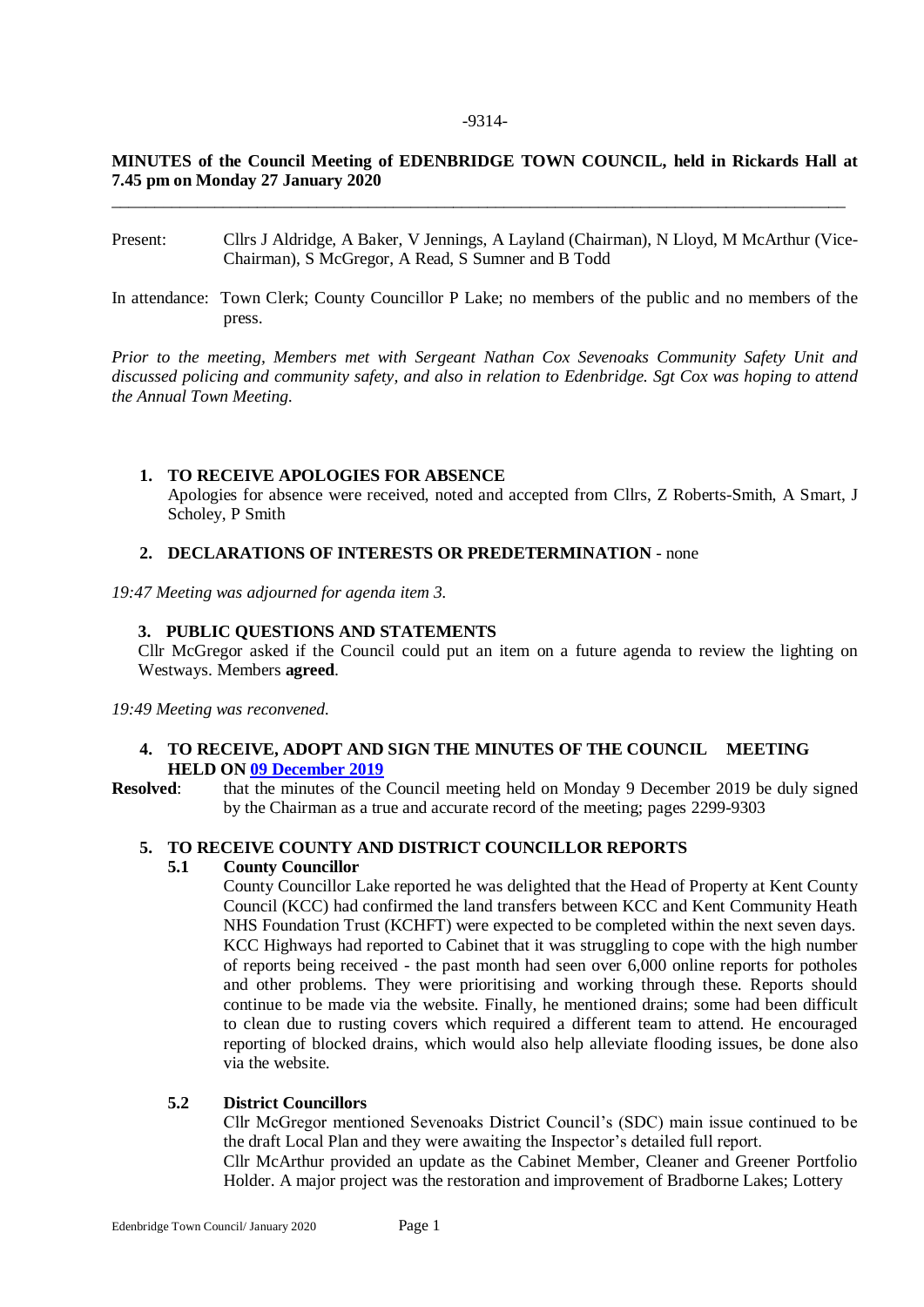### -9315-

Heritage Fund was also supporting the project. Reducing carbon emissions and improving air quality was another project, including around schools with the aim to stop car engines running when stationary. The Government would like to standardise waste management, for example glass collections from home; this was not something SDC currently offered and so would need to be considered for including in its waste management services. The SDC Dunbrik Depot was now open to the public for MOTs.

## **6. TO ADOPT THE FOLLOWING REPORTS/MINUTES OF MEETINGS**

**6.1 Finance Committee - [16 December](https://www.edenbridgetowncouncil.gov.uk/mc-events/finance-committee-149/?mc_id=503) (9306-9310)**<br>**Resolved:** the minutes numbered 9360-9310 be adopted.

the minutes numbered 9360-9310 be adopted.

**6.2 Planning and Transportation Committee – [16 December;](https://www.edenbridgetowncouncil.gov.uk/mc-events/planning-transportation-committee-61/?mc_id=502) and [13 January](https://www.edenbridgetowncouncil.gov.uk/mc-events/planning-committee-4/?mc_id=520)**

**Resolved:** the minutes numbered 9304-9305; and 9311-9313 be adopted.

# **7. TO RECEIVE REPORTS AND ANY RECOMMENDATIONS FROM WORKING GROUPS; DELEGATED REPORTS; CLERK'S AND OFFICERS' REPORTS:**

**7.1 Clerk's Report** Received.

## **8. TO APPROVE THE DRAFT BUDGET AND PRECEPT FOR 2020/21, AS RECOMMENDED BY THE FINANCE AND ADMINISTRATION COMMITTEE (DECEMBER 2019)**

The draft budget and proposed Precept had been published on the Council's website. Cllr McGregor requested a recorded vote.

**Resolved:** Members unanimously supported the Precept increase of 4% to £554,973 for 2020/21. For a Band D property, this represents an increase of £5.77 or 48p per calendar month. Cllr McGregor abstained from the vote.

*20:02 Cllr Lake left the meeting.*

## **9. MATTERS ARISING FROM THE MINIUTES FOR REPORT AND NOT ELSEWHERE ON THE AGENDA**

**9.1 [Draft Local Plan update:](https://www.sevenoaks.gov.uk/info/20069131/local_plan_examination/447/news_and_updates)** The Inspector has advised SDC to withdraw its Plan; she says that SDC has not adequately undertaken constructive engagement with neighbouring authorities to resolve the issue of unmet housing need in the District and has failed to plan strategically by not sufficiently examining how these needs could be accommodated. SDC has responded that SDC is not proposing to voluntarily withdraw the plan from examination and has requested the Inspector's report as soon as possible, so that we can move forward. **Does Edenbridge Town Council want to consider a response to SDC or wait for the Inspector's detailed report? Does the Town Council want to consider reconvening the Neighbourhood Plan Steering Group?**

Members discussed SDC's response to the Inspector's initial report and its letter dated 21 January 2020 to the Secretary of State (The Rt Hon Robert Jenrick MP) expressing SDC's concerns to the Inspectors conclusions of its draft Plan; and requested a chance to meet and discuss the Plan.

Members noted that a lot of work had already gone in to preparing a Neighbourhood Plan, but without a current Local Plan it would be premature to progress further and without knowing the direction of the SDC draft Local Plan.

**9.2 To adopt the updated Terms of Reference (reflecting the revised meeting and committee structure)**

**Resolved:** the Terms of Reference Policies be adopted.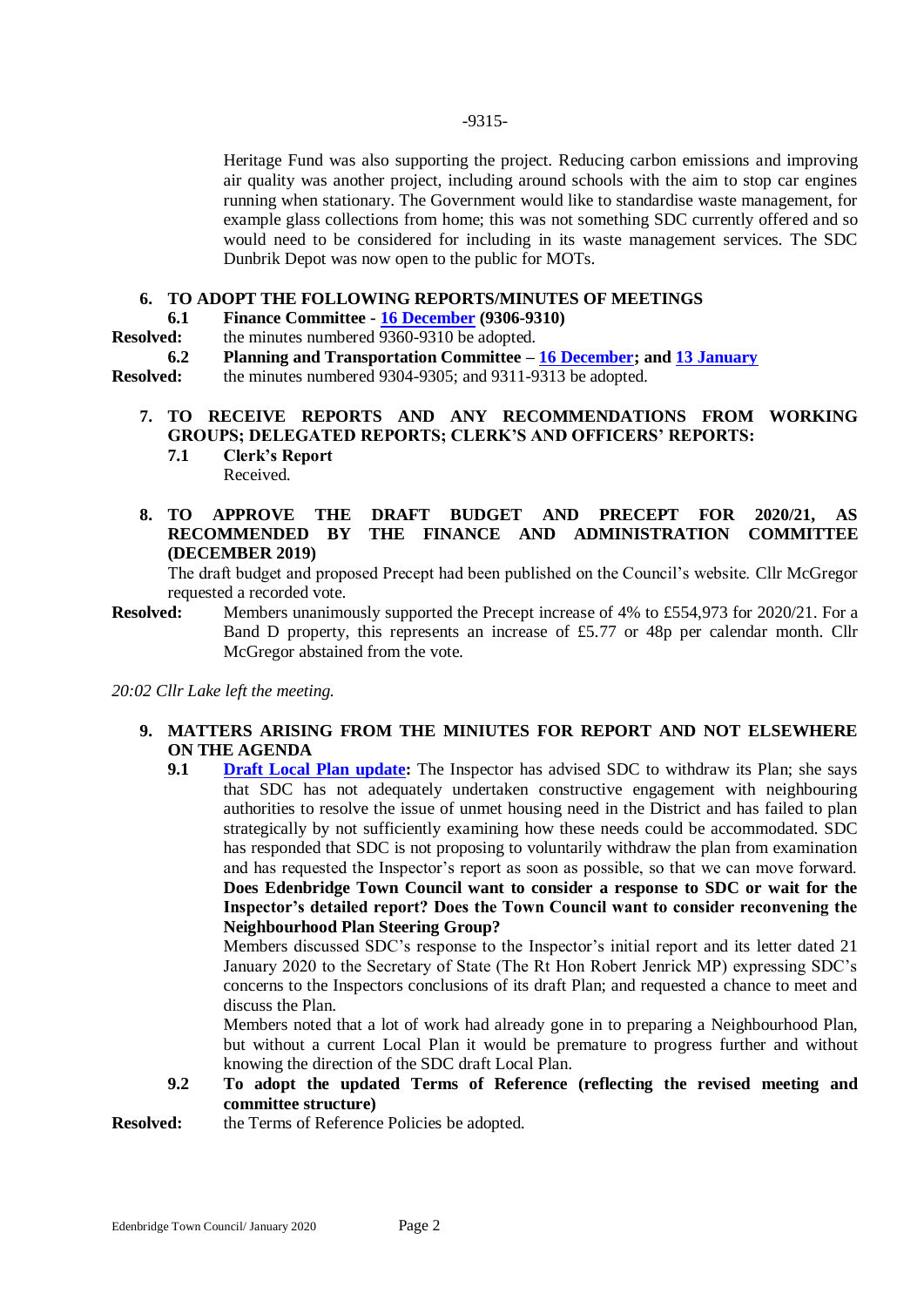- **9.3 New Committees structure: To appoint Members to Committees where there are vacancies**
- **Resolved:** Cllr Read was appointed to the Open Spaces Committee; Cllr Sumner was appointed to the Finance and Governance Committee. It was noted all Members were now on the Community Infrastructure Levey (CIL) Board, and the Charities and Grants Committee.
	- **9.4 Remembrance Sunday Service: To discuss the role of the Town Council with the future organisation, responsibility and to nominate representation for a meeting to be organised with the main organising parties**

The Clerk was asked to organise and facilitate a meeting with the Royal British Legion (RBL), and the Parish Church. Cllrs Layland, McArthur and Todd were nominated to represent the Town Council.

**10. HEALTH AND SAFETY – to receive the annual inspection report** Received; there were no comments.

### **11. OTHER BUSINESS including items referred from Committees for decision**

**11.1 To receive a verbal report from the Chairman of the Emergency Planning Committee including an update following the floods on 20 December** 

Cllr McArthur, Chairman of the Emergency Planning Committee (EPC), provided details from the flooding incident on 20 December 2019. Flood alerts had been issued during that week, but the advice on the Wednesday had been to standby from Friday forwards. Radio tests had been carried out the week before and the night before. The Flood Alert followed by a Flood Warning was received on the Friday morning, and before first light on 20 December radio comms had been set up. Cllr McArthur, as Community Emergency co-ordinator (CEC) had made contact with KCC, SDC and the Environment Agency (EA), plus volunteers and Town Council's grounds staff. The grounds staff were out before 8.00 am directing traffic. CEC travelled round to view the event, deciding to close roads as necessary, and walked the High Street to reassure residents and business owners. Doggetts Barn was fully operational with communications and logging section and volunteers were assessing and reporting.

Heavy field run-off and blocked gullies resulted in severe standing water on Crouch House Road, Lingfield Road – at Edenbridge and Haxted - Hever Road at Delaware and High Street. In addition, the closure of the M23 diverted a lot of traffic through Edenbridge and once Lingfield Road was closed at Haxted the problems intensified. The grounds and office staff fielded many requests for help with directions. Volunteers went out to check and recheck all previous hotspots and reports – Church Street, Honeypot Lane, Cobbetts Way, the Mill Pond, Victoria Road, Lingfield Road, St Brelade's stream, Spitals Cross and the pumping station at Waitrose. On foot the behaviour of standing water by Old Eden, behind Quality Tandoori, and the bund was reviewed. Grounds staff willingly delivered sandbags providing reassurance to High Street, Lingfield Road (Paradise Row), Lydens Lane, Victoria Road and Katharine Road, and stacked extra sandbags in Doggetts courtyard. Known vulnerable people were contacted by phone or on foot as far as possible to provide reassurance.

Cllr McArthur praised the comms and volunteer activity which was excellent, and the office staff and presence of the grounds staff with radio contact was an amazing help, as indeed the involvement of the EA, SDC and KCC.

She said that the EEPC would be requesting a multi-agency meeting.

The Chairman thanked Cllr McArthur, the grounds staff and the office staff for everything they had done on 20 December to help the residents of Edenbridge.

**11.2 To receive a verbal update on the land transfers at Stangrove Park from SDC to ETC** The Town Clerk **s**aid that a copy of the land transfers had been sent to SDC requesting for them to be completed as soon as possible. SDC had instructed its grounds team to clear the vegetation on one section. It was hoped that the transfers would be finalised soon.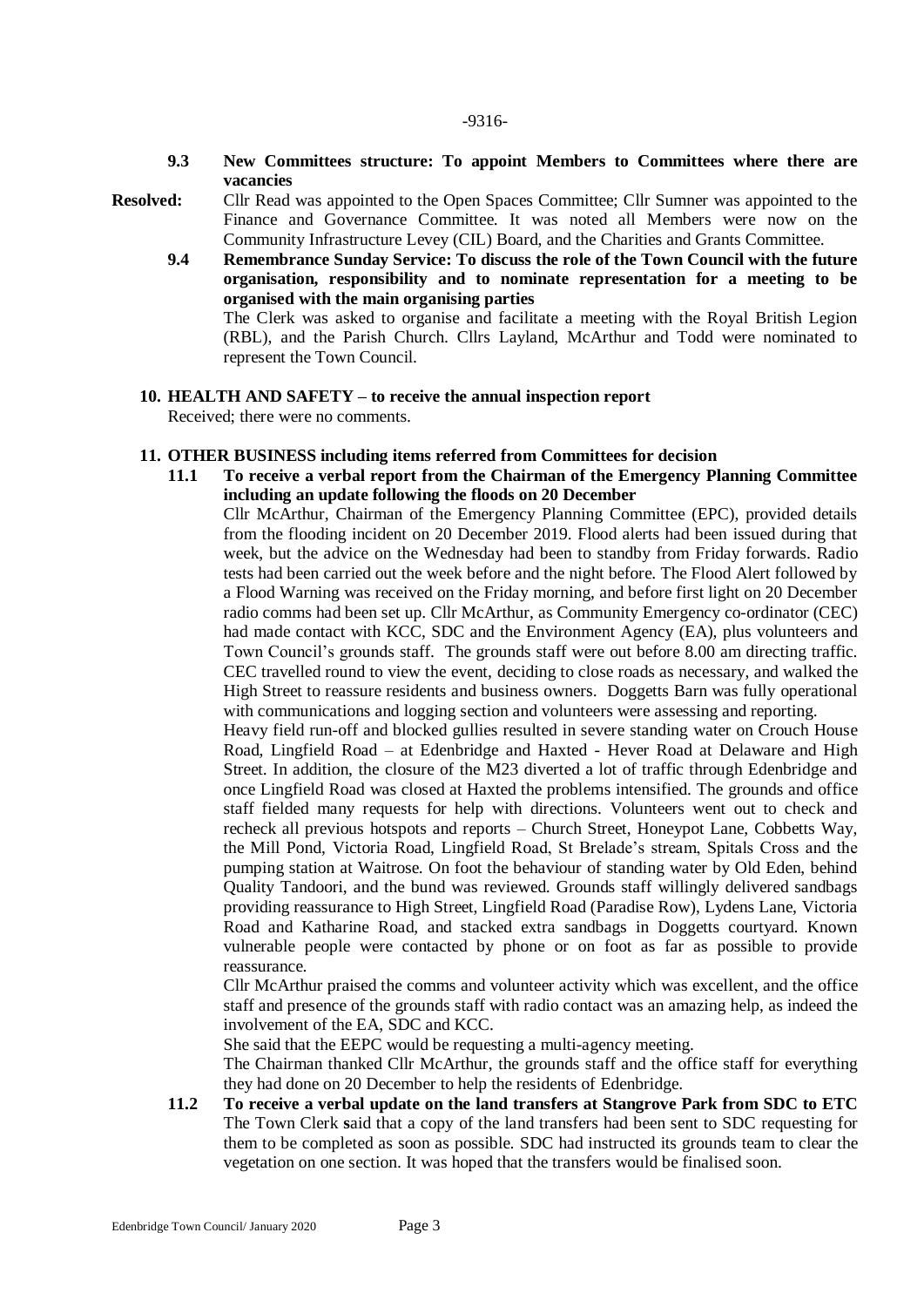- **11.3 Storm Brendan: To ratify the expenditure for fencing repairs as a result of two fallen trees of up to £650. The clearance of two fallen trees at Stangrove Park have been completed by the groundstaff, and RWE who carried out work under budgeted works approved from the periodic tree survey report (Open Spaces Committee September 2019)**
- **Ratified:** Members agreed the expenditure of up to £800 for fencing repairs as a result of two fallen trees at Stangrove Park.
	- **11.4 Market Yard car park/Churchyard boundary wall: To approve the expenditure of up to £1,550 plus disbursements and VAT to prepare and serve a Party Wall Notice and draw-up a schedule of conditions as necessary**
- **Resolved:** Members supported that expenditure of up to £2,000 for the necessary Party Wall Notice and Schedule of Conditions to enable the works to go-ahead for the renovations to the Market Yard Car Park/Churchyard boundary wall.

The Town Clerk was asked to report back to the Council with an update at its March meeting.

**11.5 Public Toilets: To receive a verbal update and to consider the appropriate action to resolve the outstanding issues**

The Town Clerk explained to Members why two of the Public Toilets had been closed in December: one had a leaking toilet as a result of faults to the pipe work; one had a door that did not close. Several communications had been sent to the contractor listing numerous issues with the toilets and requesting the work to be rectified. The Town Council was holding the outstanding £10,140, which would be payable once the work was completed. In a letter to the contractor, dated 6 January 2020, the Town Clerk had advised that if the work was not completed, another contractor would be asked to complete the work and these costs would be deducted from money being held back. She had not had a reply from the contractor. However, she said that contract law was complicated and asked Members if they would support getting legal advice.

Members discussed; they acknowledged the Town Council had been extremely patient with the contractor and understanding of their reasons why completion of the project had been delayed; and expressed their disappointment that the contractor was not forthcoming in rectifying the faults. It was noted the snagging list from September had included issues with the locking system and this also remained unaddressed. Members **agreed** the toilets needed to have the issues rectified as soon as possible and instructed the Town Clerk to obtain quotes for the outstanding work. The costs to reinstate the toilets should be deducted from the £10,140 retention.

- **11.6 Outstanding insurance claim: to receive an update on the claim (January 2019) for repair to the damaged streetlight, Swan Lane and to consider further action** The Town Clerk reported that an email dated 22 January 2020 from the insurance company who had been disputing the Town Council's claim, confirmed that it agreed to settle the claim in full, £2,677.
- **11.7 To consider whether the Town Council should [commemorate](https://www.veday75.org/) [VE day Friday 8](https://www.gov.uk/government/news/2020-may-bank-holiday-will-be-moved-to-mark-75th-anniversary-of-ve-day) May [2020](https://www.gov.uk/government/news/2020-may-bank-holiday-will-be-moved-to-mark-75th-anniversary-of-ve-day) and if so how**

Members noted that there was a three-day international celebration, 8 to 10 May 2020, to commemorate the VE Day  $75<sup>th</sup>$  anniversary. The Parish Church was organising an activity on the Saturday and a service. Members discussed what it could do, but also noted the limited time and available resources. Members **agreed** that the town's flagpole should fly the Union Jack. Cllrs Baker and Sumner were nominated to consider a suitable community activity or event and to present a proposal to Members at the Council's next meeting in March.

- **11.8 To consider training for staff and councillors on Social Media Awareness and Conduct, and approve the expenditure of up to £950**
- **Resolved:** the expenditure of up to £950 for training on Social Media Awareness and Conduct for staff and Councillors.